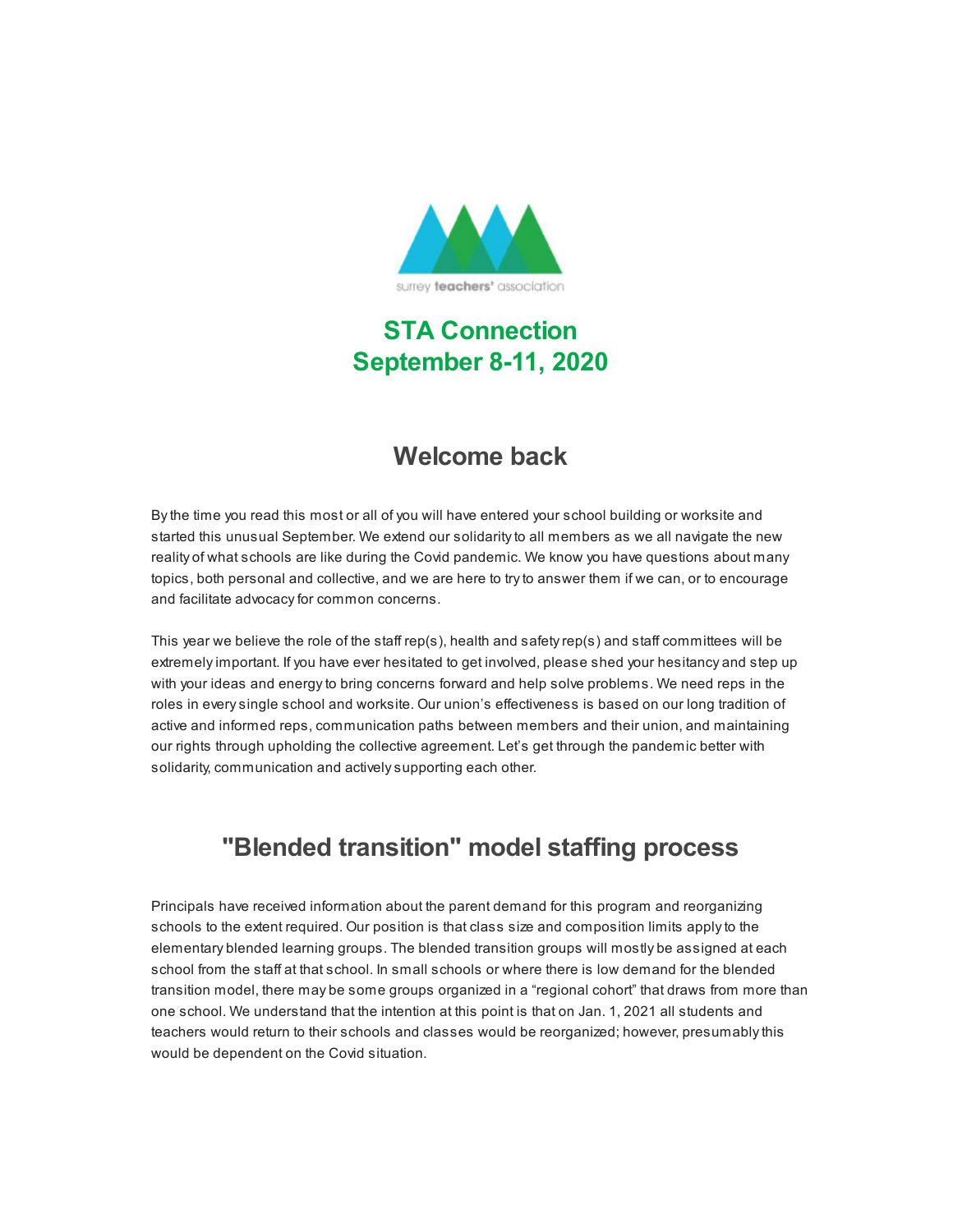Many have asked how decisions get made about who will work in the blended transition program. Principals do have the right to assign work; for example, they usually decide who will teach split classes or which blocks of a course, and so it is in the case of assigning the blended program staffing, which are still classes, even though of course this blended transition model is not something we have seen before.At some schools, many teachers are interested in working in the blended program, but at others, someone may get assigned who would prefer a regular class assignment. However, in our collective agreement we have the right to Staff Committee, which has the mandate to advise administrators on most decisions at the school level, so the committee should be meeting to discuss this the assignment process. The process and considerations for this staffing should be shared transparently with the staff.

Please contact us if the process at your school seems problematic.

### **Accommodation requests, denials, and what next questions**

If you have requested a Covid19-related accommodation to work remotely from home due to your personal health or family member's health concerns, and if your request has not been approved by HR, we are collecting this data to share with the BCTF for continued advocacy with the Ministry. Please email us with this information at **[sta@surreyteachers.org.](mailto:sta@surreyteachers.org)** We are working diligently to respond to members' concerns and will advise or assist you as soon as we can. Please remember there are many members with concerns and few of us here at the office, which will affect response times.

### **Supervision during lunch?**

We have received calls informing us that principals are planning to have teachers supervise lunch eating with their classes so that older students don't enter the cohorts, or so that kids are not eating in a common area. According to our collective agreement we have a duty-free lunch break, so teachers are not required to do supervision during that lunch break. HR tells us that they have reminded principals of the need to respect the duty-free lunch in making plans for supervision of students at lunch. If, because of health protocols, teachers are required to supervise when students are eating their lunches, then it would have to be during instructional time.

### **STA face shield and mask distribution to all members**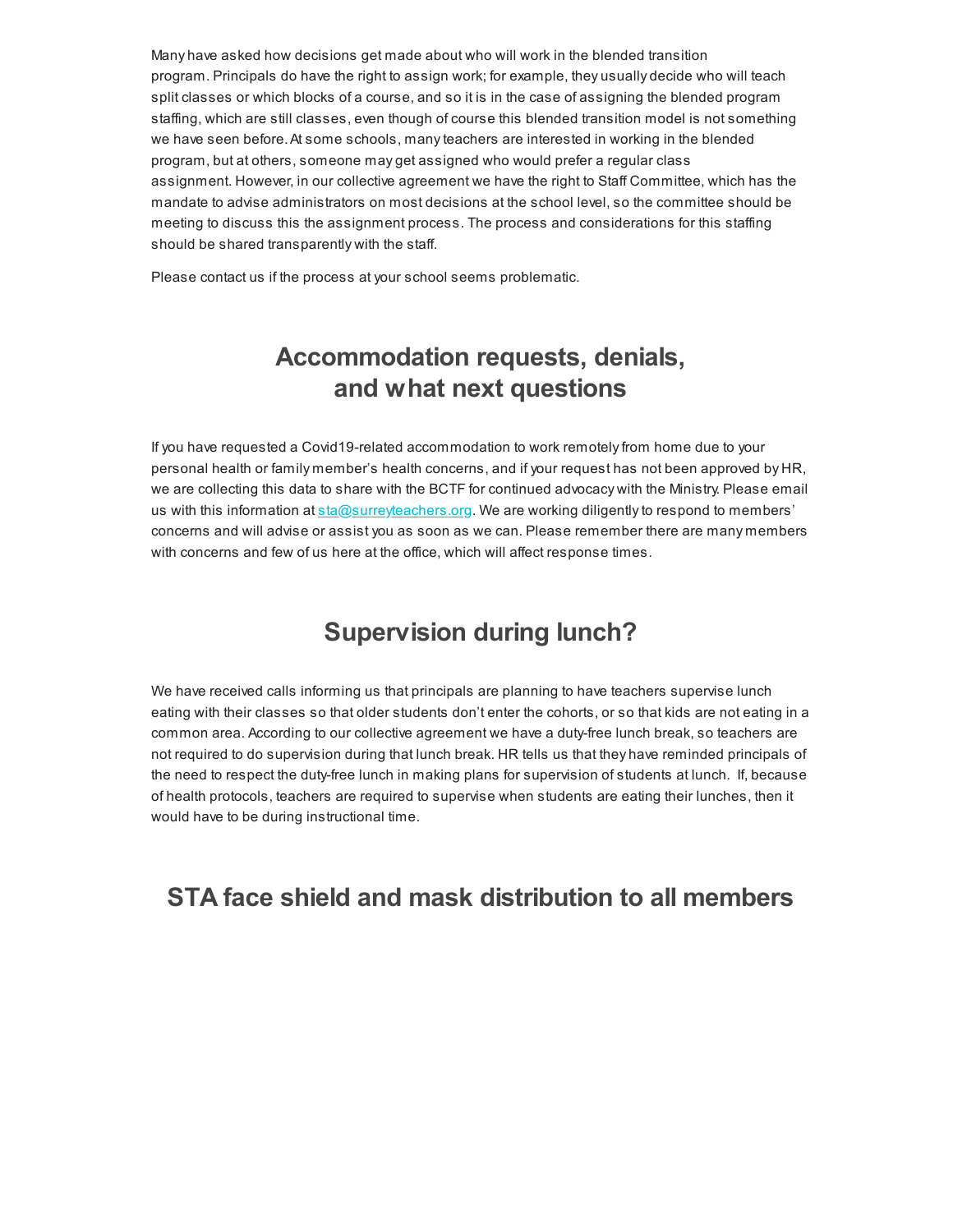

In the summer we ordered STA-branded face masks and shields, and we have enough of these for one of each per STA member. We have communicated with our reps at each site on Tuesday, asking them to find out from members in their site the number of STA face masks and face shields requested. Reps will be facilitating the distribution in their sites. If you don't have a rep in your school or the rep has not initiated the request process, perhaps offer to help as they may be overwhelmed with all their start up duties. We hope by early next week all requests will have been filled.

Masks and face shields for TTOCs will be distributed at pick up points after school hours, and TTOCs will have received an email outlining this process from Dana Ebtekar, our new TTOC rep on the Executive. If you are a TTOC and you have not received this email, contact Dana at tocrep@surreyteachers.org to make sure you are on his distribution list.



### **Health and Safety**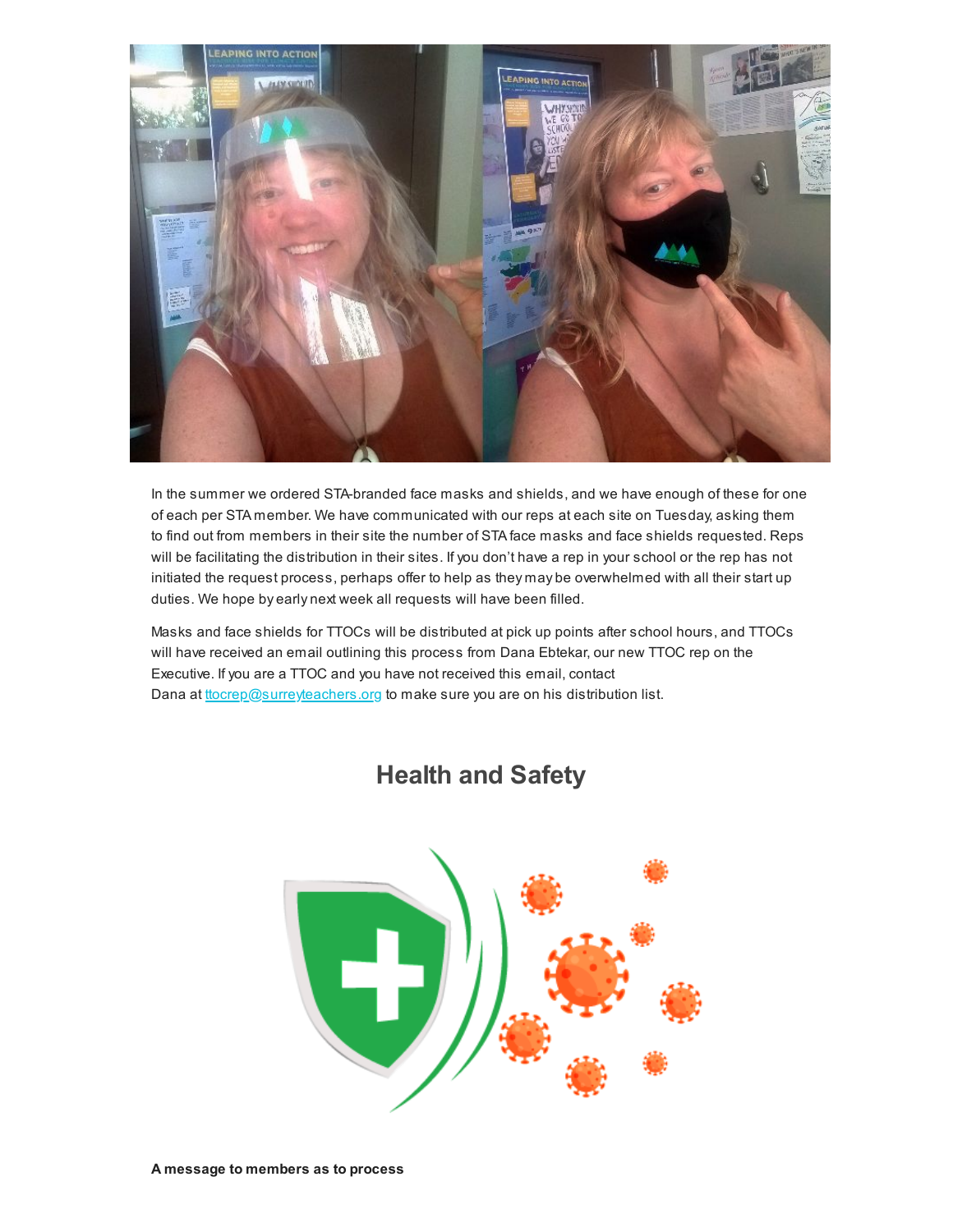Here are links to the 3 documents providing direction on health and safety protocols for schools, as well as information on how these principles and guidelines will be implemented at the school level:

- [Provincial COVID-19 Health and Safety Guidelines for K-12 Settings](https://surreyteachers.us20.list-manage.com/track/click?u=37ec644ae87e34b54b3912660&id=9917c72124&e=7261da6bdb)
- [BCCDC's COVID-19 Public Health Guidance for K-12 School Settings](https://surreyteachers.us20.list-manage.com/track/click?u=37ec644ae87e34b54b3912660&id=be4b6de9dd&e=7261da6bdb)
- [WorkSafeBC's Education \(K-12\): Protocols for returning to operation](https://surreyteachers.us20.list-manage.com/track/click?u=37ec644ae87e34b54b3912660&id=99ef74fadc&e=7261da6bdb)

**What to do if something is not right? Who do you call upon when you see a health and safety concern?** Please remember that our best path to advocate is through bringing our concerns to the attention of our administrators. **If you have a Health and Safety concern, notify your principal first.** The school-based Joint Occupational Health and Safety Committee is the most powerful tool we have to address health and safety concerns at school. However, if you see or experience a health and safety issue or concern, the first step is to notify the Principal or Vice Principal for an immediate solution. If there is no resolution to your issue, the JOHS will meet to determine solutions. They are tasked with ensuring the health and safety of all workers in a workplace. Health and Safety Committees have official processes to make sure complaints are dealt with. Posting your concerns on social media may raise awareness but it is not a step towards solving the problem, so please inform your supervisor in an email with details!

We know that many of our members are feeling stunned, numbed, or overwhelmed with the return to school. You may be feeling concerned but having trouble determining how to respond. Here are four simple steps that might help you:

- 1. Are you feeling safe in your teaching? If not, what specifically is the concern? Physical distancing? Air quality? Cleaning agents? Begin an email.
- 2. What could help you feel safe? Plexiglass? A fan? More information? Add to the email with a request.
- 3. Send your email to your administrator.
- 4. If your administrator has solved the problem and you feel safe, great! If not, forward their response (or your email if there is no response) to the joint H&S committee at your school. If you don't know who that is, send it to your administrator and ask them to bring it to the next meeting of the joint H&S committee.

These steps may help guide your actions and will definitely help your joint health and safety committee determine the needs of the school. You can also email the STA Health and Safety Officer, Gavin SladeKerr, at [hs@surreyteachers.org](mailto:hs@surreyteachers.org) with your questions and concerns.

#### **H&S Committees STA online forums**

We know H&S committee members have lots of pressure on them right now to answer questions and delve into issues being presented to them. Please feel invited to register and attend one of our upcoming H&S committee forums where you can hear information about processes, and also hear about what is going on in other schools.

Elementary H&S Forum: Wednesday, September 16, 3:30-4:30 https://us02web.zoom.us/webinar/register/WN\_KKwRFyWVQgiaH0wQEY5ynQ

Secondary and all others H&S Forum: Thursday, September 17, 3:30-4:30 [https://us02web.zoom.us/webinar/register/WN\\_TBBY6RNERieVh\\_uzNC0dhg](https://surreyteachers.us20.list-manage.com/track/click?u=37ec644ae87e34b54b3912660&id=8dbf0de3f4&e=7261da6bdb)

The forums will focus on membership requirements and responsibilities for the joint H&S committees, as well as suggestions for procedures of these committees during the covid pandemic.

#### **Masks and Shields**

You will be provided by the District with two face masks and face shields will be available upon request. The advice from the Provincial Health Officer is to wear masks if physical distancing is not possible, but it is the right of all members to wear PPE at any time.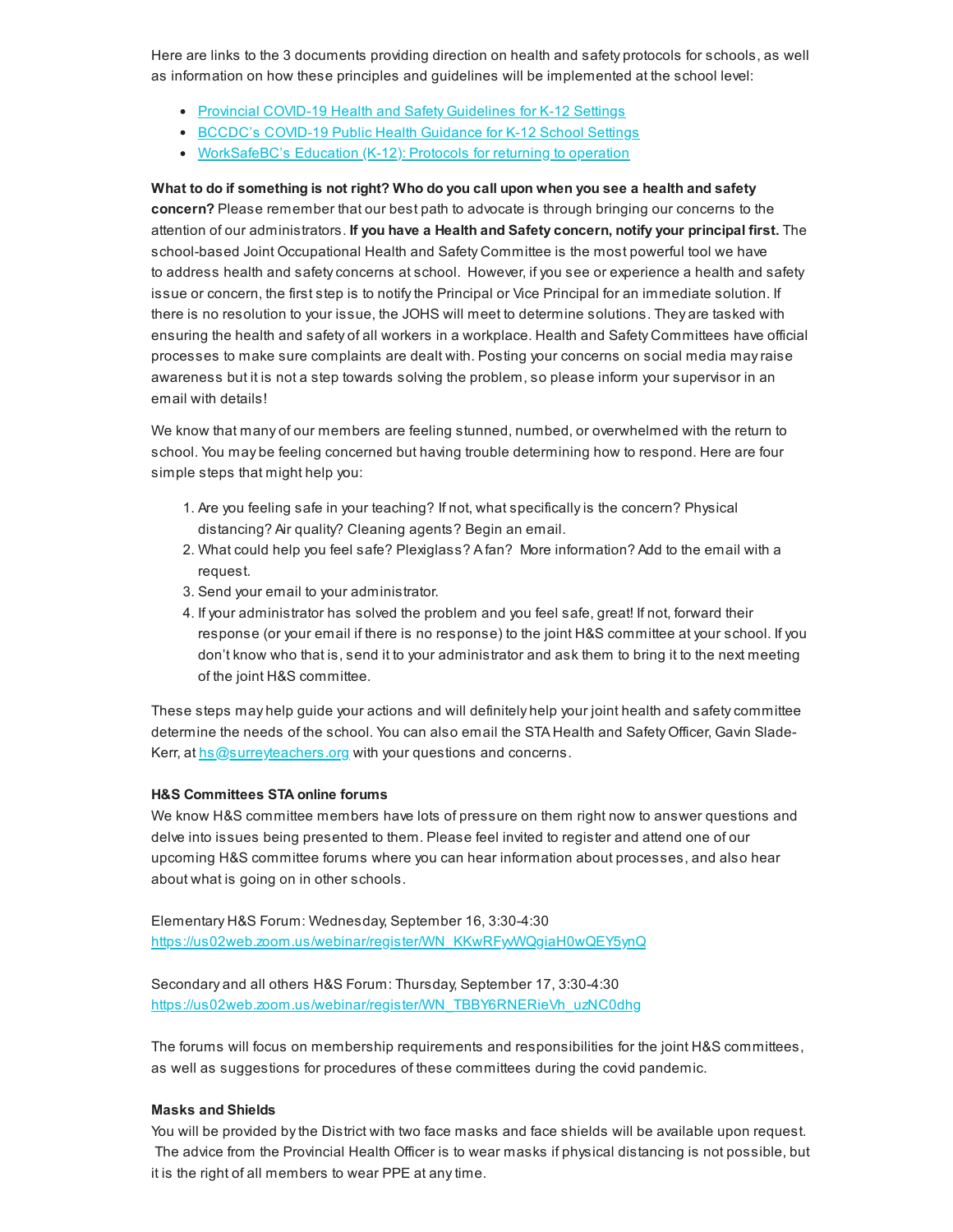You may bring your own PPE if you prefer. You can recommend that your students wear PPE even if physical distancing, but it is not mandatory for them to wear masks in classrooms at this time.

All adults in elementary and secondary schools are required to wear masks in crowded hallways. We recommend that masks be worn at all times in hallways. Hallways in Surrey Schools are often less than two metres wide, making physical distancing difficult, if not impossible. Even if the hallway is empty, you never know if someone's coming around the corner, possibly a whole class! Not wearing a mask in the hallway also puts other staff in the position of perhaps having to remind colleagues to wear masks, which can lead to conflict.

#### **Transparent Barriers**

If teachers are working on a regular basis within 2m of students (such as counsellors in a small office), the District is first required to try to find an alternative space to work. If none is available, the District must explore the possibility of remote teaching (calendar changes meetings with counsellors, for example) or transparent barriers. Only after these alternatives have been explored are teachers required to wear masks. If you feel you need a transparent barrier, talk to your administrator. The district has told administrators seeking plexiglass for their schools to contact Nancy Johnston in District Facilities. If you are not approved for plexiglass, the District Health and Safety Department has approved teachers bringing in their own transparent barriers, should you wish to do so. Make sure any transparent barriers you bring in will not harm anyone (by falling on a student, for example).



### **Mentor 36**

Teaching is a wonderful and challenging career! Often for new career teachers or changing positions, things can get overwhelming. You're working so hard and the learning curves can be steep. Chances are, you could use the assistance of a mentor. Mentor36 is our Surrey Teachers' Association – School District 36 joint mentorship program. We are committed to supporting professional growth and a sense of belonging for Surrey teachers through an opportunity for collaborative mentorship at every site in Surrey.

When teachers support one another, everyone benefits. Please consider joining the joint STA/SD36 mentorship program.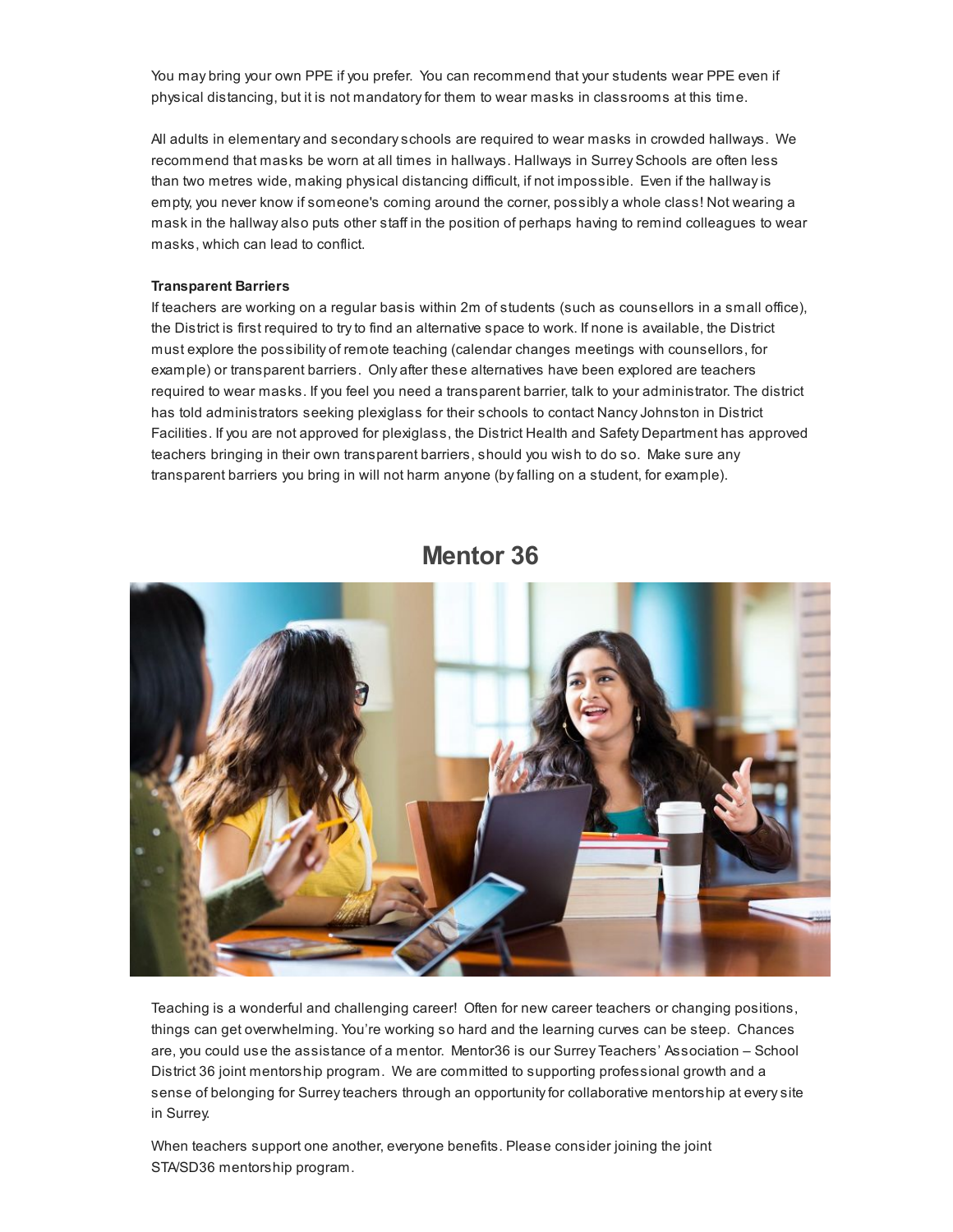Many of us started teaching and a colleague informally became a mentor for us. We can help connect mentors with newer teachers that would like that boost of support to explore a new area or work on some specific challenges. Mentors and mentees work together in cohort learning groups within their family of schools. There are many opportunities for collaboration, sharing, asking questions, and supporting one another.

### **For Elementary, SAIL, Learning Centres and Invergarry:**

Mentor 36 is currently accepting applications from mentees for the upcoming school year.

#### **Secondary Schools:**

Most secondary schools will serve their mentors and mentees through their own site-based mentorship program. If your school does not, please give your contact information to Sharon Lau, Mentorship Helping Teacher, and we will follow up in October.

For more information, and to apply, visit the Mentor 36 website at [https://mentor36.com/join.](https://surreyteachers.us20.list-manage.com/track/click?u=37ec644ae87e34b54b3912660&id=618e5a69ab&e=7261da6bdb)

Please share this opportunity with anyone who might be interested. Questions can be directed to STA Support Services officer Kevin Amboe via [services@surreyteachers.org](mailto:services@surreyteachers.org).

# **Hard deadline for Pro-D funding requests!**

### **Deadline for Pro-D Funding Applications for the 2019-2020 School Year:**

All applications must be received at the STA by **September 15, 2020**. Please get them into the courier this week, or email to [accounting@surreyteachers.org.](mailto:accounting@surreyteachers.org)

### **STA Awards**

#### **Deadline for Applications: September 18, 2020**

The STA is offering 6 Academic Scholarships, 6 Bursaries and 2 Jennifer Wadge Social Justice Awards. These awards are available to students who graduated during the 2019/2020 Academic Year and are for the children of active STA Members. For more information and applications, please see our [Scholarship & Awards page](https://surreyteachers.us20.list-manage.com/track/click?u=37ec644ae87e34b54b3912660&id=83ba5fcbc3&e=7261da6bdb).

### **Staff Rep Training**